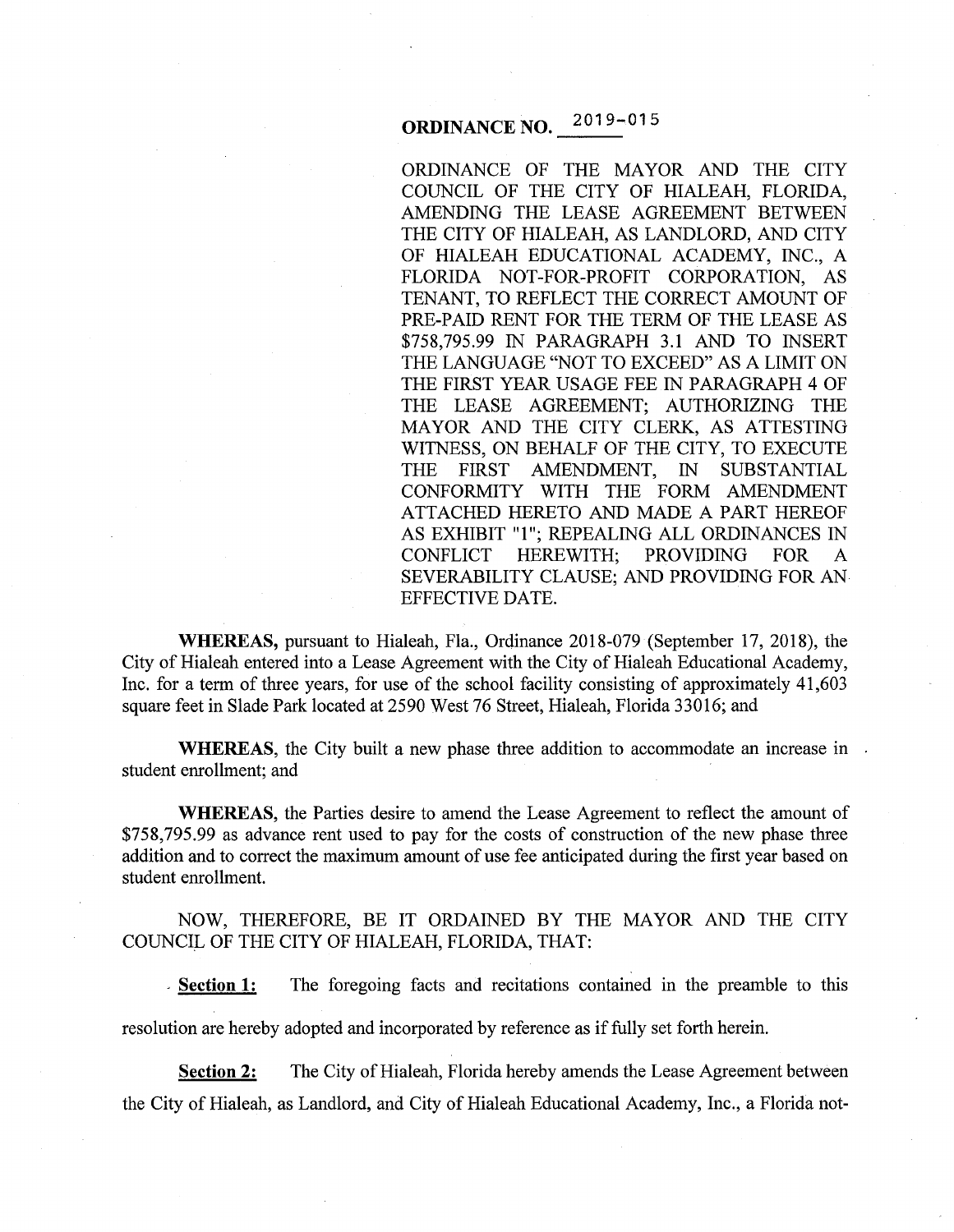for-profit corporation, as Tenant, authorized pursuant to Hialeah, Fla., Ordinance 2018-079 (September 17, 2018).

**Section 3:** The City Council of the City of Hialeah, Florida hereby authorizes the Mayor, and the City Clerk, as attesting witness, to execute the First Amendment to Lease Agreement, in substantial conformity with the form amendment attached hereto and made a part hereof as Exhibit "1".

## **Section 4: Repeal of Ordinances in Conflict.**

All ordinances or parts of ordinances in conflict herewith are hereby repealed to the extent of such conflict.

#### **Section 5: Severability Clause.**

If any phrase, clause, sentence, paragraph or section of this ordinance shall be declared invalid or unconstitutional by the judgment or decree of a court of competent jurisdiction, such invalidity or unconstitutionality shall not affect any of the remaining phrases, clauses, sentences, paragraphs or sections of this ordinance.

## **Section 6: Effective Date.**

This ordinance shall become effective when passed by the City Council and signed by the Mayor or at the next regularly scheduled City Council meeting, if the Mayor's signature is withheld or if the City Council overrides the Mayor's veto.

| 2019.<br>PASSED AND ADOPTED this 12 day of<br>Mar                                                             |
|---------------------------------------------------------------------------------------------------------------|
|                                                                                                               |
| Viv <del>ián Cásáls-</del> Muñoz                                                                              |
| Council President                                                                                             |
| Approved on this 18 day of March<br>Attest:                                                                   |
|                                                                                                               |
| Marbelys Fatjo, City Clerk<br>Mayor Carlos Hernandez                                                          |
| oproved as to form and legal sufficiency:                                                                     |
|                                                                                                               |
| Lorena E. Bravol City Attorney                                                                                |
| S:\LEB\LEGISLATIQN\2019-GRDINANGES\firstamendmenttoleaseagmtHialeaheducationacademy.docx<br>3/29/2019 1\36 AM |
|                                                                                                               |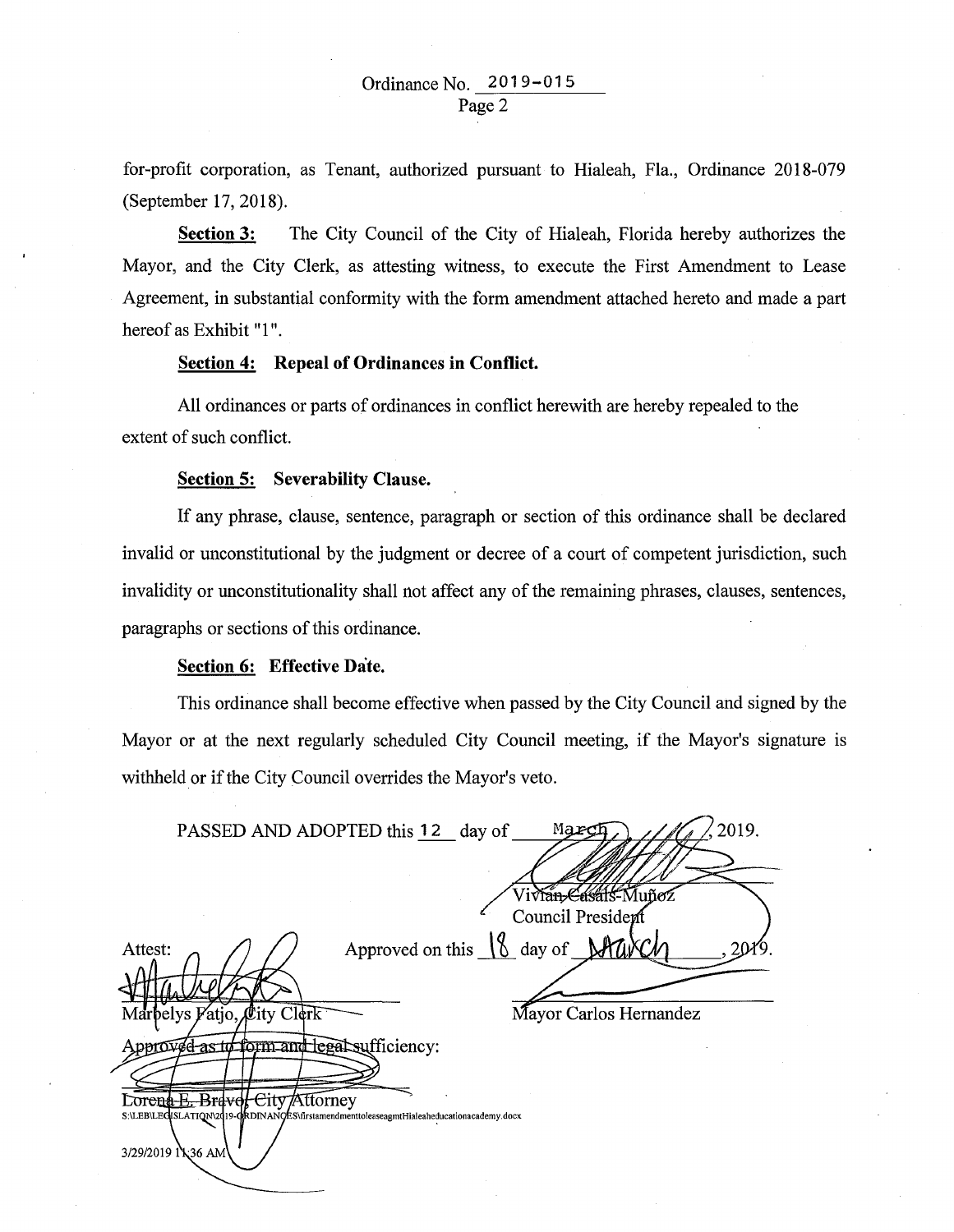# FIRST AMENDMENT TO LEASE BY AND BETWEEN CITY OF HIALEAH EDUCATION ACADEMY, INC. AND CITY OF HIALEAH, FLORIDA

This First Amendment (the "First Amendment") to the Lease dated ("Lease Agreement") by and between City of Hialeah Education Academy, Inc., a Florida not for profit corporation ("Tenant"), and the City of Hialeah, Florida ("City"), a municipal corporation, is made this day of February, 2019.

WHEREAS, on October 1, 2018, the Parties entered in to a Lease Agreement for a term of three years beginning on July 1, 2018 and ending on June 30, 2021; and

WHEREAS, the City constructed a new building addition to expand the operations of the school; and

WHEREAS, the Parties desire to amend the Lease to reflect the amount advanced as prepaid rent to conform with the capital expenditure for the expansion and to establish a ceiling on the first year user fee.

NOW, THEREFORE, in consideration of the mutual benefits accruing to the parties hereto and other good and valuable consideration, the receipt and sufficiency of which is hereby acknowledged, and intending to be legally bound hereby, the Parties agree to amend the Lease Agreement as follows:

- 1. Except as otherwise set forth herein, all terms and conditions of the Lease Agreement shall remain in full force and effect.
- 2. Paragraph 3.1 "Pre-Paid Rent" of the Lease Agreement shall be amended to reflect the amount of seven-hundred ninety-five dollars and ninety-nine cents (\$758,795.99).
- 3. Paragraph 4 "Usage Fee" of the Lease Agreement shall be amended by inserting the phrase "not to exceed" immediately preceding the sum of \$180,012.21 for the first year. The remaining provisions in Paragraph 4 of the Lease Agreement shall remain unchanged and remain in full and effect.
- 4. This First Amendment shall not otherwise alter or affect the rights or remedies of the Parties, and shall be interpreted and enforced as if jointly prepared by the Parties and not construed more strictly against one Party than the other.

[The remainder of this page shall remain blank and is followed by the signature page.]

|                      | <b>EXHIBIT</b> |  |
|----------------------|----------------|--|
| tabbies <sup>®</sup> |                |  |
|                      |                |  |
|                      |                |  |